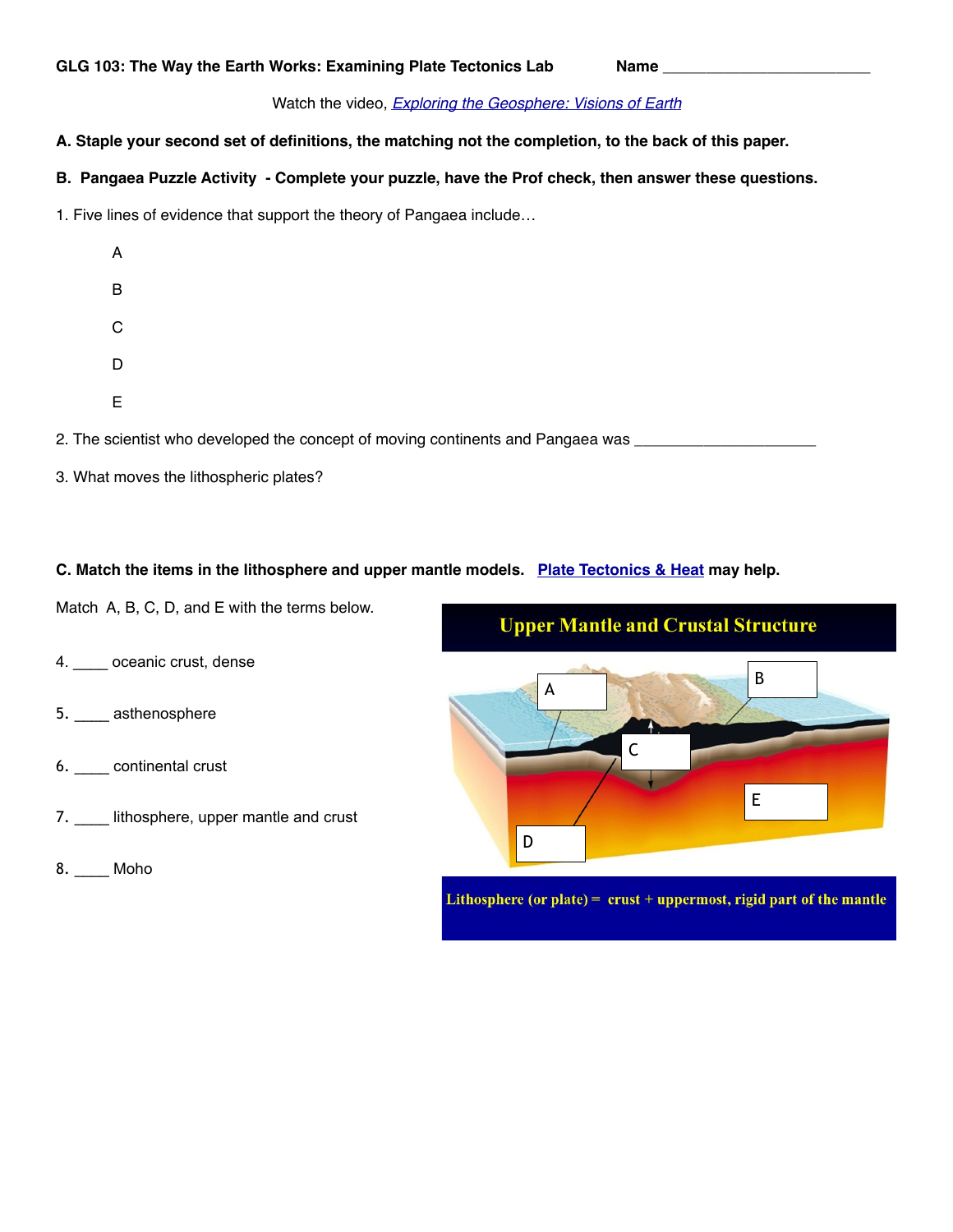**D. Types of Lithospheric Plate Boundaries ([Link](http://pubs.usgs.gov/gip/dynamic/Vigil.html)) Match description below with either A, B, or C.**



- 9. \_\_\_\_\_ divergent boundary, occurs where plates are moving apart.
- 10. \_\_\_\_\_ convergent boundary, occurs where plates move toward each other.
- 11. \_\_\_\_\_ transform boundary, occurs where plates are sliding past each other.
- 12. \_\_\_\_\_ subduction, a process where one plate dives (subducts) beneath another plate.
- 13. \_\_\_\_ new lithospheric plate material is formed where the earth splits apart and magma rises to fill in the gap.

#### **E. Use** *The Dynamic Earth* **to answer the following questions.**

- 14. Find the border between the Nazca & South American plates. This is a \_\_\_\_\_\_\_\_\_\_\_\_\_\_\_\_\_\_\_\_\_\_\_\_\_\_\_\_\_\_\_ boundary.
- 15. Explain what is happening to each plate here.
- 16. Find the border between the Nazca & Cocos plates. This is a \_\_\_\_\_\_\_\_\_\_\_\_\_\_\_\_\_\_\_\_\_\_\_\_\_ boundary.
- 17. Explain what is happening to each plate here.
- 18. Find the northern border between the Caribbean & N. American plates. This is mostly a \_\_\_\_\_\_\_\_\_\_\_\_\_\_\_\_\_ boundary.
- 19. Explain what is happening to each plate here.

#### **F. Use the large diagram below as a reference and circle the correct answer for each of the following:**

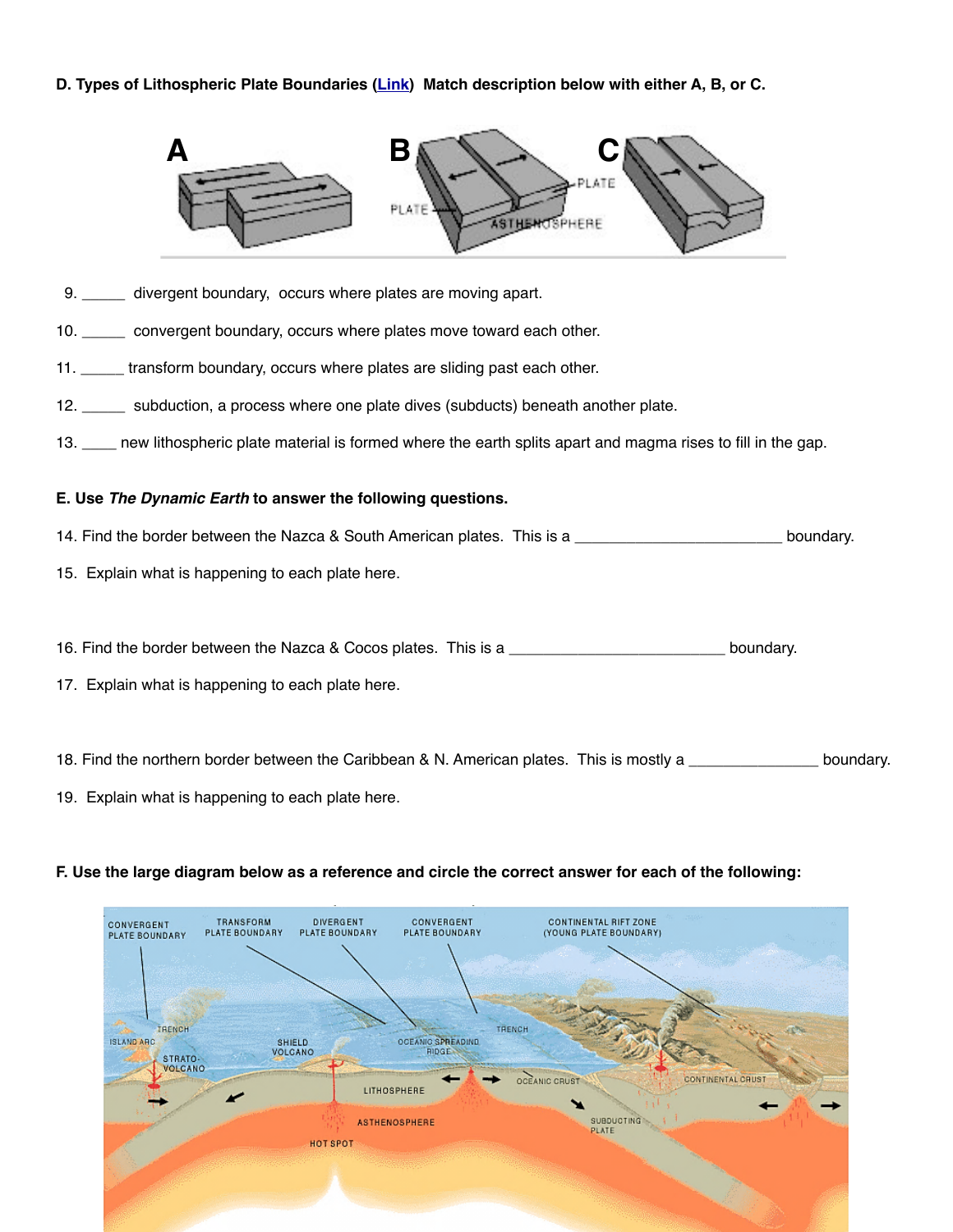- 20. A mid ocean ridge is a *divergent / convergent / transform* boundary. (Circle one.)
- 21. When ocean crust meets continental crust, the *ocean / continental* crust subducts.
- 22. A continental rift zone is a *divergent / convergent / transform* boundary.
- 23. A continental rift zone forms a *volcanic arc or chain / rift valley that is volcanically active*.
- 24. Island arcs, active subduction zone volcanoes, form from a *divergent / convergent / transform* boundary.
- 25. A trench occurs where a plate subducts beneath another at a *divergent / convergent / transform* boundary.

## **G. Use** *The Dynamic Earth* **to answer the following questions.**

26. Type of plate boundary between the South Am. Plate & African Plate? (Circle one.)

# *diverging / converging / transform*

Types of geologic activity occurring here. (Choose all that apply.)

*subduction / seafloor spreading / rifting / mountain building / transform motion / volcanic activity/ earthquakes* 

27. Type of plate boundary between the Philippine and Eurasian Plate? (Circle one.)

## *diverging / converging / transform*

Types of geologic activity occurring here. (Choose all that apply.)

## *subduction / seafloor spreading / rifting / mountain building / transform motion / volcanic activity/ earthquakes*

28. Plate boundary between the Pacific Plate and California? (Circle one.)

## *diverging / converging / transform*

Types of geologic activity occurring here. (Choose all that apply.)

*subduction / seafloor spreading / rifting / mountain building / transform motion / volcanic activity/ earthquakes* 

29. Type of plate boundary between the Pacific and Juan de Fuca plate? (Circle one.)

## *diverging / converging / transform*

Types of geologic activity occurring here. (Choose all that apply.)

*subduction / seafloor spreading / rifting / mountain building / transform motion / volcanic activity/ earthquakes*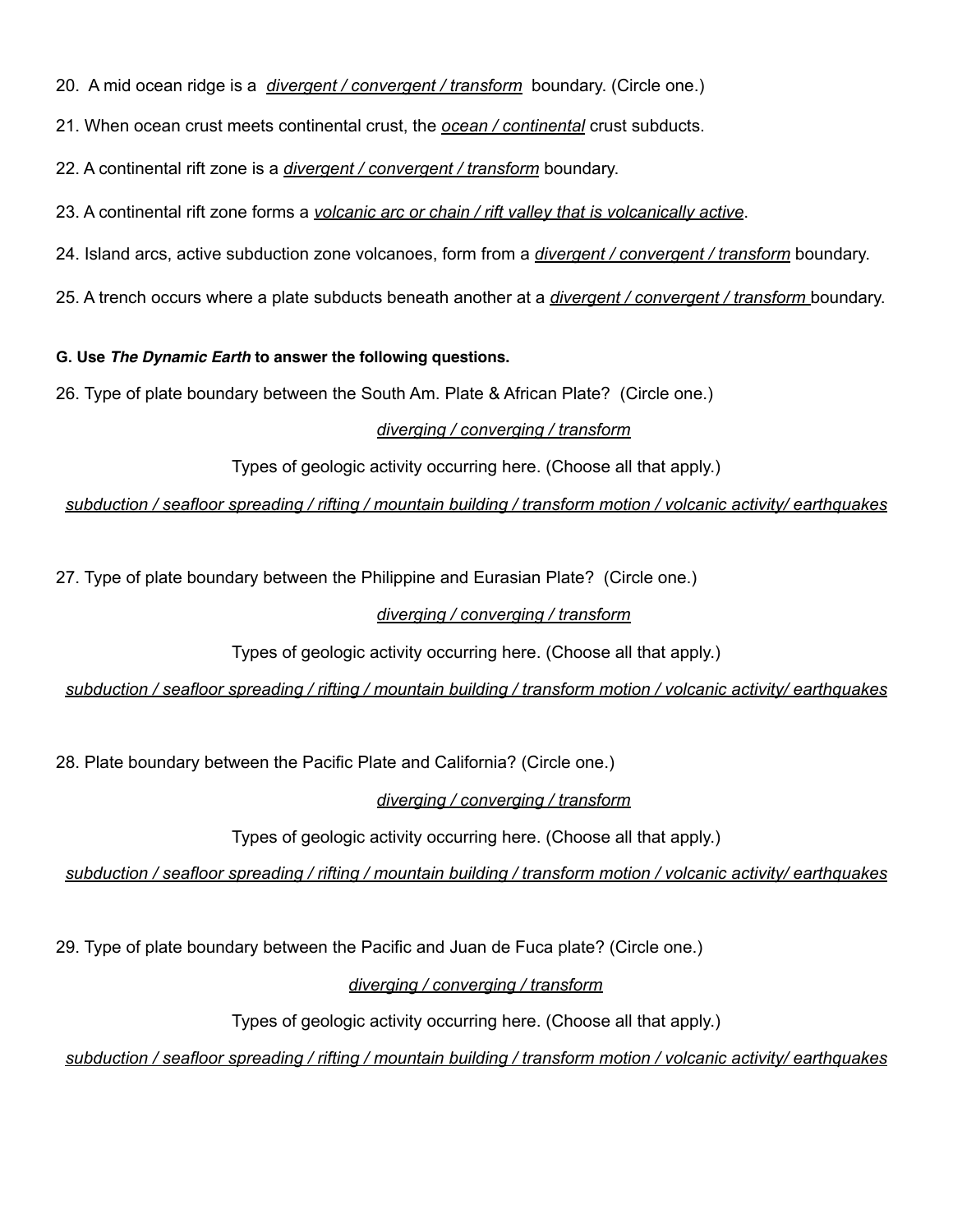30. Type of plate boundary between the Juan de Fuca plate and the US West Coast? (Circle one.)

*diverging / converging / transform*

Types of geologic activity occurring here. (Choose all that apply.)

*subduction / seafloor spreading / rifting / mountain building / transform motion / volcanic activity/ earthquakes* 

31. Type of plate boundary that curves around the Caribbean islands?  $\longrightarrow$  (Circle one.) *diverging / converging / transform*

Types of geologic activity occurring here. (Choose all that apply.)

*subduction / seafloor spreading / rifting / mountain building / transform motion / volcanic activity/ earthquakes* 

32. What type of plate boundary is between the Arabian and Eurasian plates? (CIRCLE ONE)

*diverging / converging / transform*

Types of geologic activity occurring here. (Choose all that apply.)

*subduction / seafloor spreading / rifting / mountain building / transform motion / volcanic activity/ earthquakes* 

- 33. How would you describe the motion between the Arabian and African plate? land masses are getting closer the land masses are getting further apart no change in the distance between them
- 34. Which of the following best describes what is occurring on Iceland? half the island moves north, half the island moves south the island is shrinking the island is expanding east and west

35. Circle the two types of plate boundaries affecting New Zealand (SE of Australia).

*diverging / converging / transform*

36. Is Hawaii on a plate boundary? YES / NO. If so, which plate?

Types of geologic activity occurring here. (Choose all that apply.)

*subduction / seafloor spreading / rifting / mountain building / transform motion / volcanic activity/ earthquakes*